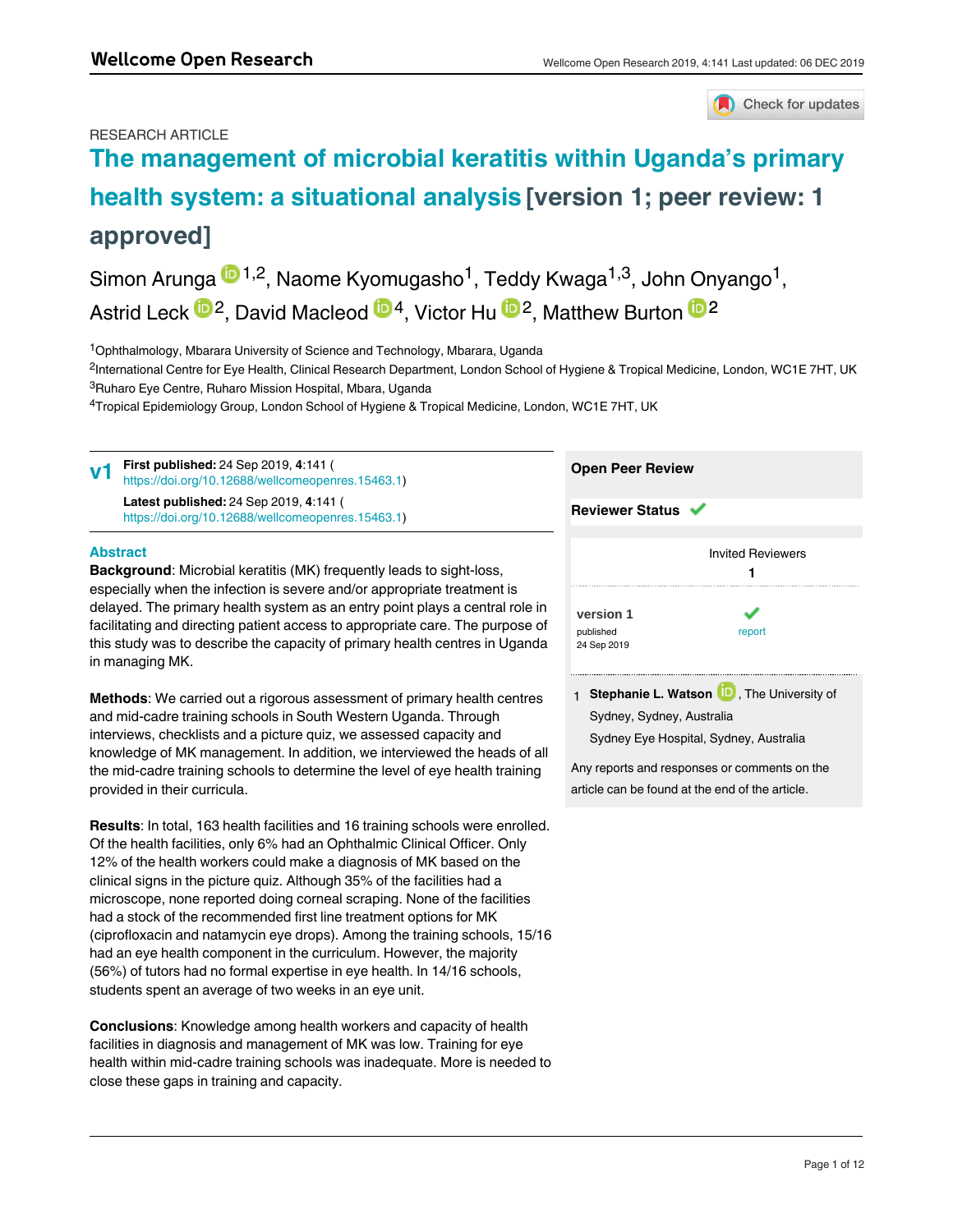#### **Keywords**

Microbial Keratitis, Bacterial Keratitis, Fungal Keratitis , Blindness, Uganda Health System

#### **Corresponding author:** Simon Arunga (arungasimon@gmail.com)

**Author roles: Arunga S**: Conceptualization, Data Curation, Formal Analysis, Investigation, Methodology, Project Administration, Writing – Original Draft Preparation, Writing – Review & Editing; **Kyomugasho N**: Formal Analysis, Investigation, Writing – Original Draft Preparation, Writing – Review & Editing; **Kwaga T**: Formal Analysis, Investigation, Methodology, Writing – Original Draft Preparation, Writing – Review & Editing; **Onyango J**: Conceptualization, Project Administration, Writing – Original Draft Preparation, Writing – Review & Editing; **Leck A**: Conceptualization, Data Curation, Formal Analysis, Investigation, Methodology, Supervision, Writing – Review & Editing; **Macleod D**: Conceptualization, Formal Analysis, Supervision, Writing – Review & Editing; **Hu V**: Conceptualization, Formal Analysis, Investigation, Methodology, Project Administration, Supervision, Validation, Writing – Review & Editing; **Burton M**: Conceptualization, Data Curation, Formal Analysis, Funding Acquisition, Investigation, Methodology, Project Administration, Resources, Software, Supervision, Visualization, Writing – Review & Editing

**Competing interests:** No competing interests were disclosed.

**Grant information:** This work was supported by the Wellcome Trust [207472 and 098481], a Senior Research Fellowship to MJB. SA is supported by a Research Fellowship from the Commonwealth Eye Health Consortium, funded by The Queen Elizabeth Diamond Jubilee Trust. *The funders had no role in study design, data collection and analysis, decision to publish, or preparation of the manuscript.*

**Copyright:** © 2019 Arunga S *et al*. This is an open access article distributed under the terms of the [Creative Commons Attribution License](http://creativecommons.org/licenses/by/4.0/), which permits unrestricted use, distribution, and reproduction in any medium, provided the original work is properly cited.

**How to cite this article:** Arunga S, Kyomugasho N, Kwaga T *et al.* **The management of microbial keratitis within Uganda's primary health system: a situational analysis [version 1; peer review: 1 approved]** Wellcome Open Research 2019, **4**:141 ( [https://doi.org/10.12688/wellcomeopenres.15463.1\)](https://doi.org/10.12688/wellcomeopenres.15463.1)

**First published:** 24 Sep 2019, **4**:141 [\(https://doi.org/10.12688/wellcomeopenres.15463.1\)](https://doi.org/10.12688/wellcomeopenres.15463.1)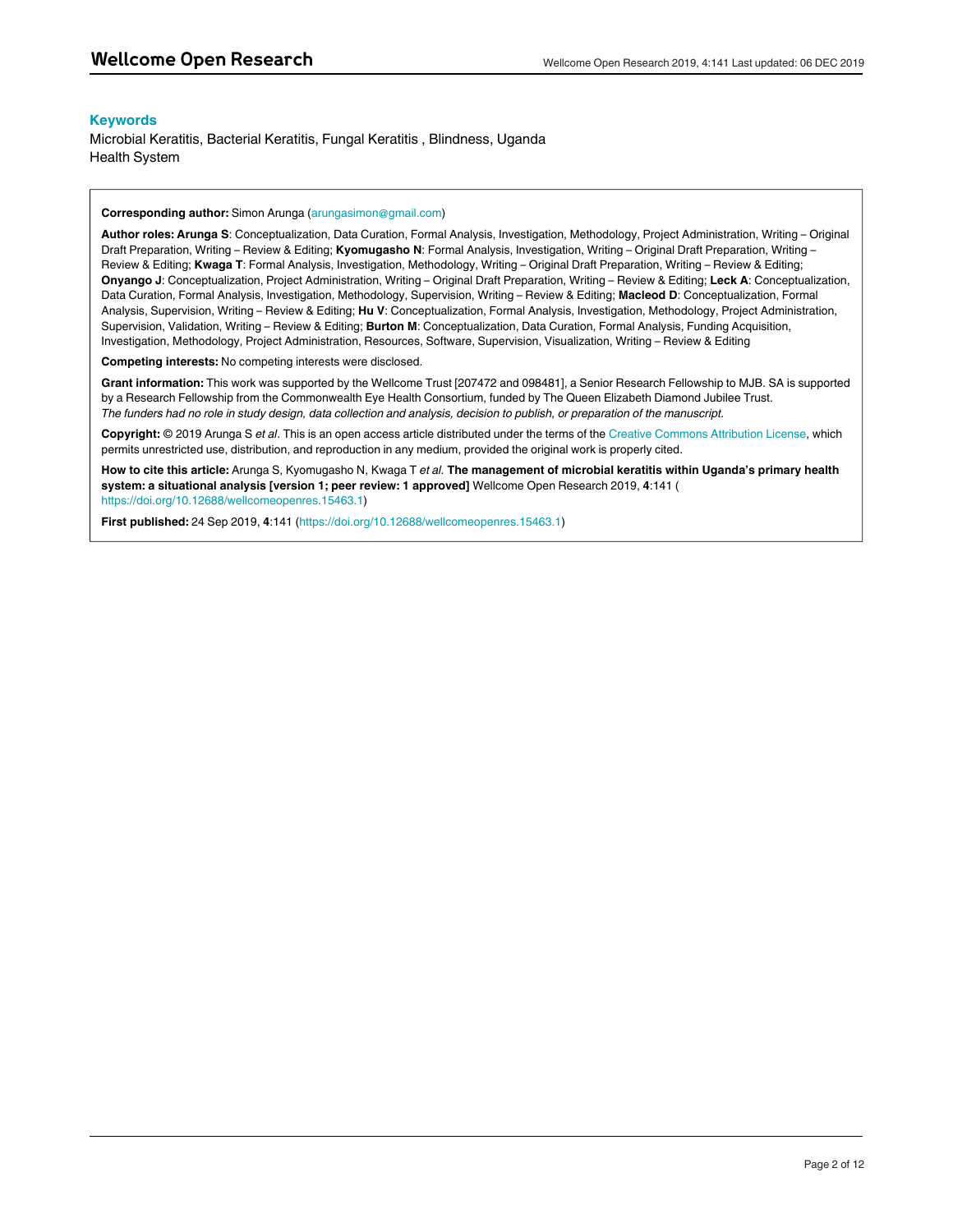#### **Introduction**

Microbial keratitis (MK) can be caused by a range of pathogens including, bacteria, viruses, protozoa, and fungi. It is characterized by acute or sub-acute onset of pain, conjunctival hyperaemia and corneal ulceration with a stromal inflammatory cell infiltrate<sup>1</sup>. MK frequently leads to sight-loss from dense corneal scarring, or even loss of the eye, especially when the infection is severe and/or appropriate treatment is delayed.

MK has been described as a 'silent epidemic', which leads to substantial morbidity, related to blindness, pain and stigma<sup>[2](#page-8-0)</sup>. It is the leading cause of unilateral blindness after cataract in tropical regions, estimated at 2 million cases of monocu-lar blindness per year<sup>[3](#page-8-0)</sup>. In 2017, 1.3 million individuals were bilaterally blind from corneal opacity globally (excluding trachoma and vitamin A deficiency), accounting for 3.2% of binocular blindness<sup>4</sup>. In Sub-Saharan Africa (SSA), MK is an important cause of binocular blindness and is responsible for about 15% of monocular blindness<sup>[5,6](#page-8-0)</sup>.

A good outcome depends on early appropriate treatment, supported by correct identification of the causative organism, and careful follow-up<sup>[7,8](#page-8-0)</sup>. In low and middle-income countries (LMICs), these resources are not readily available and outcomes tend to be poor<sup>9</sup>. It is important for patients to present early when the infection can be more easily controlled; for instance, studies in Burma and Bhutan showed that if people responded within the first 24–48 hours to a corneal abrasion by applying antibacterial or antifungal medication, there would be  $100\%$  recovery without any sequalae<sup>10,11</sup>. Once a corneal ulcer is fully established, there is little that can be done to change its  $course<sup>12</sup>$ .

The primary health system plays a central role in facilitating and directing patient access to appropriate care. A retrospective study from Tanzania found that having visited a health facility was, paradoxically, a risk factor for severe presentation among patients with  $MK<sup>9,13</sup>$  $MK<sup>9,13</sup>$  $MK<sup>9,13</sup>$ . Our previous work found that although the majority of patients lived within 5km of their nearest primary health centre (PHC) and presented early to those facilities, they ended up presenting very late to eye hospitals and with severe infection when little could be done<sup>14</sup>. There were several missed opportunities at this entry level into the health care system to diagnose, manage and or promptly refer these patients.

The purpose of this study was to conduct a situation analysis of knowledge, practise and capacity of the PHCs in management of MK and to determine the level of training offered on eye health to mid-level cadres in Uganda.

#### **Methods**

#### Ethical statement

This study followed the tenets of the Declaration of Helsinki. It was approved by the London School of Hygiene & Tropical Medicine Ethics Committee (Ref 10647), Mbarara University Research Ethics Committee (Ref 10/04–16) and Uganda National Council for Science and Technology (Ref HS-2303).

Permission was sought from the District Health Offices to approach the facilities. Then, written informed consent was obtained from the facility and school heads before enrolment to participate in the study and to allow the research assistants collect information about their facilities. Written informed consent was also obtained from each facility head, school head and health worker for their personal participation in the research.

#### Study design and setting

The sampling frame for this study was defined by the catchment area for a related cohort study that prospectively enrolled all patients presenting with MK to the main tertiary referral centres for South Western Uganda (Ruharo Eye Centre [REC] and Mbarara University and Referral Hospital Eye Centre [MURHEC]) from December 2016 to March 2018. The districts from which these patients came from were identified by tallying the district data of MK patients and seeing which districts had large numbers of MK patients. These were then pooled into regions depending on their geographical distribution and distance from the eye hospital. One district was then randomly selected from each pool.

Uganda's Health System is a tier-based system divided into seven levels with the lowest point of care being at the village level. However, physically, a Health Centre II (HC II) is the lowest unit and is located at a parish level. These units have different staffing and capacity in terms of service provision. Patients are referred along the tier system depending on the complexity of their condition. Special Clinics are facilities that provide specialised services only, such as HIV treatment services. There is a total of 408 HC IIs, 152 HC IIIs, 43 HC IVs and 12 hospitals within the 20 districts in South Western Uganda. We randomly selected six districts, stratified by geographical distribution and accessibility from the eye hospital in Mbarara. All the health facilities within the sampled districts were enrolled. In addition, all the mid-cadre training schools (nursing and clinical officers) within South Western Uganda were enrolled.

#### Data collection

*Quantitative interviews*. Research assistants administered questionnaires (File 1, *Extended data*) [15](#page-8-0) to facility heads and/or health workers who treat eye patients to ascertain the level of knowledge, routine practices and capacity. One health worker was interviewed per facility. Heads of mid-level cadre training schools were interviewed using questionnaires to ascertain the amount of eye health training provided (File 2, *Extended data*) [15.](#page-8-0)

*Checklists*. Data were collected from the health centres we visited about infrastructure, equipment and supplies relevant to managing MK. The research assistants collected this information from the facility health workers and directly tallied patient register entries to count the number of eye patients in general and MK cases that visited that unit, as well as diagnosis and treatment. A copy of the data collection tool has been provided as *Extended data* (File 1).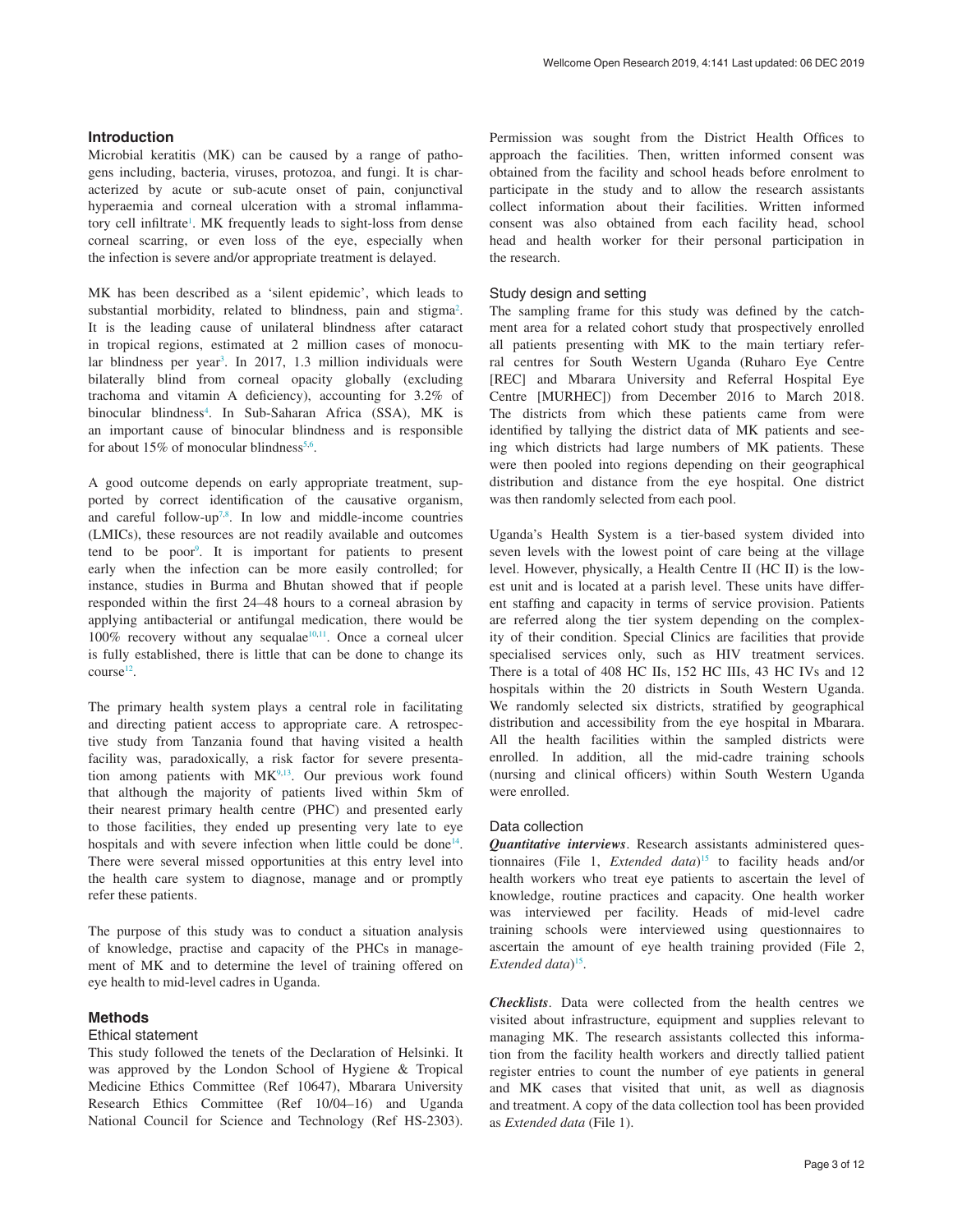*Picture quiz.* A photograph of an eye with classic signs of MK was given to the health workers (one health worker per facility) to test their knowledge of clinical signs and ability to diagnose MK (Figure 1, File 3, *Extended data*) [15.](#page-8-0) The quiz was a section of the general questionnaire (File 1, *Extended data*) [15](#page-8-0) that was administered. The health workers were shown a coloured picture of an infected eye that had clinical signs of MK. They were then asked to identify the clinical signs and suggest a diagnosis and management plan.

#### Analysis

Data were analysed in STATA 14 (StataCorp). Summary tables were used to describe knowledge, inventory, proportion of eye patients seen. This was stratified by level of the health centres. The same analysis was used for training schools to describe training key training areas in the identification and management of MK.

#### **Results**

A total of 163 health facilities were enrolled from six districts in South Western Uganda (101 HC IIs, 45 HC IIIs, 13 HC IVs and four district hospitals). These were from Kamwengye district (27), Kisoro district (31), Ntungamo district (40), Sheema district (26), Lyantonde district (16) and Ssembabule district (23). [Table 1](#page-4-0) shows the baseline characteristics of the enrolled health facilities. Only five facilities had an Ophthalmic Clinical Officer (OCO): these included four hospitals and one HC IV<sup>15</sup>. Most of the facilities  $(59\%)$  were headed by an enrolled nurse cadre. Most (74%) facilities had less than 50% of the expected staffing levels. The proportion of patients seen at these facilities who presented with eye problems was 2–8%.

Figure 1 illustrates, by level of the health facility, the availability of basic diagnostic tools and treatment for MK (Supplementary Table 2, File 3, *Extended data*<sup>15</sup>. Overall, 14% of the facilities had an examination torch, 4% had fluorescein strips for corneal staining, 35% had laboratory microscopes and Gram staining facilities. When we looked at eyedrops relevant to MK, 29% had gentamycin eye drops available. However, none of the facilities had ciprofloxacin or natamycin eye drops. There was a systematic difference in this capacity across the level of the health centres, with higher facilities being better equipped.

Knowledge of clinical signs of MK was tested using a picture quiz of a patient's eye with MK (Figure 1, File 3, *Extended data*) [15.](#page-8-0) The results are presented in Supplementary Table 3 (File 3, *Extended data*)[15](#page-8-0). Overall, 60% of the health workers identified a red eye. However, only 4% identified an epithelial defect, 23% a corneal infiltrate and 4% recognised a hypopyon ([Figure 2\)](#page-4-0). On being asked what the most likely diagnosis was, only 12% of the health workers could correctly identify it as MK or eye infection. There was a systematic difference of the knowledge by level of the facility.

[Figure 3](#page-5-0) shows knowledge of risk factors and complications of MK among the primary health workers (Supplementary Table 3, File 3, *Extended data*) [15](#page-8-0). Overall, 22% identified immune suppression, 5% identified traditional eye medicine (TEM), 5% identified steroid eye drops, 50% identified trauma. When asked to name complications of MK, 95% of the health workers reported blindness. However, only 33% mentioned eye loss. On stratifying by level, there was not much difference in this knowledge across the different level facilities.



**Figure 1. Basic inventory of health facilities for detecting and managing microbial keratitis (n=163).**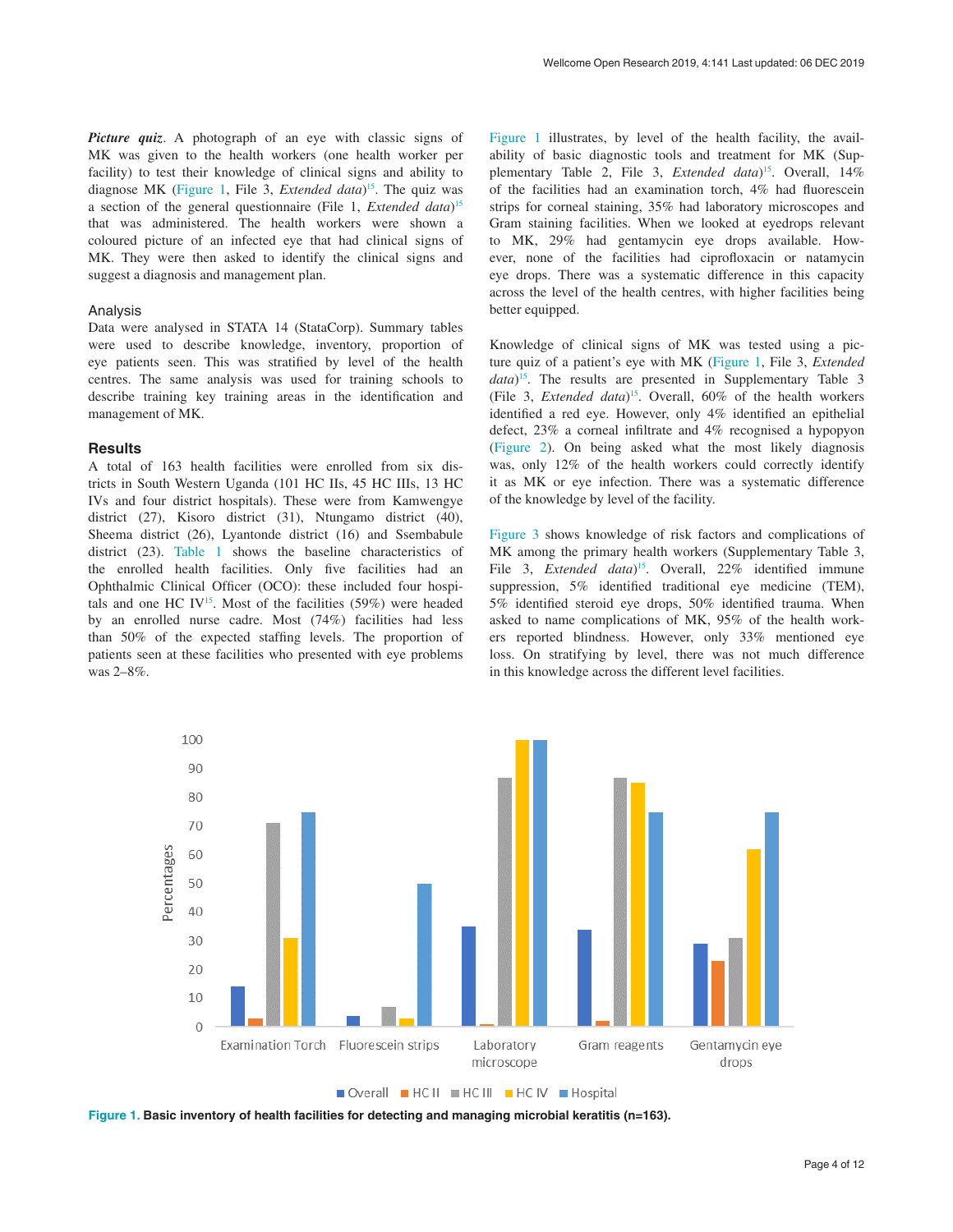<span id="page-4-0"></span>**Table 1. Baseline characteristics of the enrolled health facilities (n=163).**

| <b>Variable</b>                     | Count (%) |                  |  |  |  |  |
|-------------------------------------|-----------|------------------|--|--|--|--|
| Level of the health centres (HCs)   |           |                  |  |  |  |  |
| HC II                               | 101       | (62%)            |  |  |  |  |
| HC III                              |           | $45 \mid (28\%)$ |  |  |  |  |
| HC IV                               |           | 13(8%)           |  |  |  |  |
| Hospital                            |           | 4(2%)            |  |  |  |  |
| Distance to nearest referral centre |           |                  |  |  |  |  |
| $0-5km$                             |           | 27   (17%)       |  |  |  |  |
| 6–10km                              |           | 72 (44%)         |  |  |  |  |
| $11 - 20$ km                        |           | 43 (26%)         |  |  |  |  |
| $>20$ km                            |           | 21 (13%)         |  |  |  |  |
| In charge cadre type                |           |                  |  |  |  |  |
| Enrolled nurse                      | 96        | (59%)            |  |  |  |  |
| Clinical officer                    |           | 39 (24%)         |  |  |  |  |
| Medical officer                     |           | $18(11\%)$       |  |  |  |  |
| Other                               |           | 10(6%)           |  |  |  |  |

| <b>Variable</b>                                                          | Count (%)     |                   |  |  |  |  |
|--------------------------------------------------------------------------|---------------|-------------------|--|--|--|--|
| <b>Staffing levels</b>                                                   |               |                   |  |  |  |  |
| $0 - 25%$                                                                | 42            | (26%)             |  |  |  |  |
| $26 - 50%$                                                               |               | 79 (48%)          |  |  |  |  |
| $51 - 75%$                                                               |               | $32   (20\%)$     |  |  |  |  |
| >75%                                                                     |               | 10(6%)            |  |  |  |  |
| Patient registry data                                                    |               |                   |  |  |  |  |
| <b>Variable</b><br>Median (IQR)                                          |               |                   |  |  |  |  |
| Number of patients seen in last three months                             |               |                   |  |  |  |  |
| HC II                                                                    | 3421          | $(1350 - 4782)$   |  |  |  |  |
| HC III                                                                   |               | 3187 (2160-4213)  |  |  |  |  |
| HC IV                                                                    |               | 4625 (2296-6251)  |  |  |  |  |
| Hospital                                                                 |               | 8301 (6181-14146) |  |  |  |  |
| Proportion of eye patients in last three<br>months in percentage (range) |               |                   |  |  |  |  |
| HC II                                                                    |               | $1.0\%$ (0.5-2)   |  |  |  |  |
| HC III                                                                   | $2.5\%$ (1-5) |                   |  |  |  |  |
| HC IV                                                                    | $2.0\%$ (1-6) |                   |  |  |  |  |
| Hospital                                                                 |               | $8.0\%$ (3-14)    |  |  |  |  |
| 161/163 had an all-weather road access and 158/163                       |               |                   |  |  |  |  |

161/163 had an all-weather road access and 158/163 had a phone communication at the facility. 136/163 had a power supply.



Overall HCII HCIII HCIV Hospital

**Figure 2. Knowledge of clinical signs of microbial keratitis among primary health workers (n=163).**

[Figure 4](#page-5-0) shows the knowledge of management of MK among the primary health workers (Supplementary Table 3, File 3, *Extended data*) [15.](#page-8-0) Overall, only 3% knew about staining of the cornea with fluorescein to examine for epithelial defects in the diagnosis of MK. None of the cadres, including the

OCOs, showed knowledge of the role of microscopy/culture in management of MK. Antibiotic as a choice of treatment was reported in majority of the cadres across all levels. However, antifungal was reported by only the OCOs. This is not surprising as antifungal eye drops are not commonly available.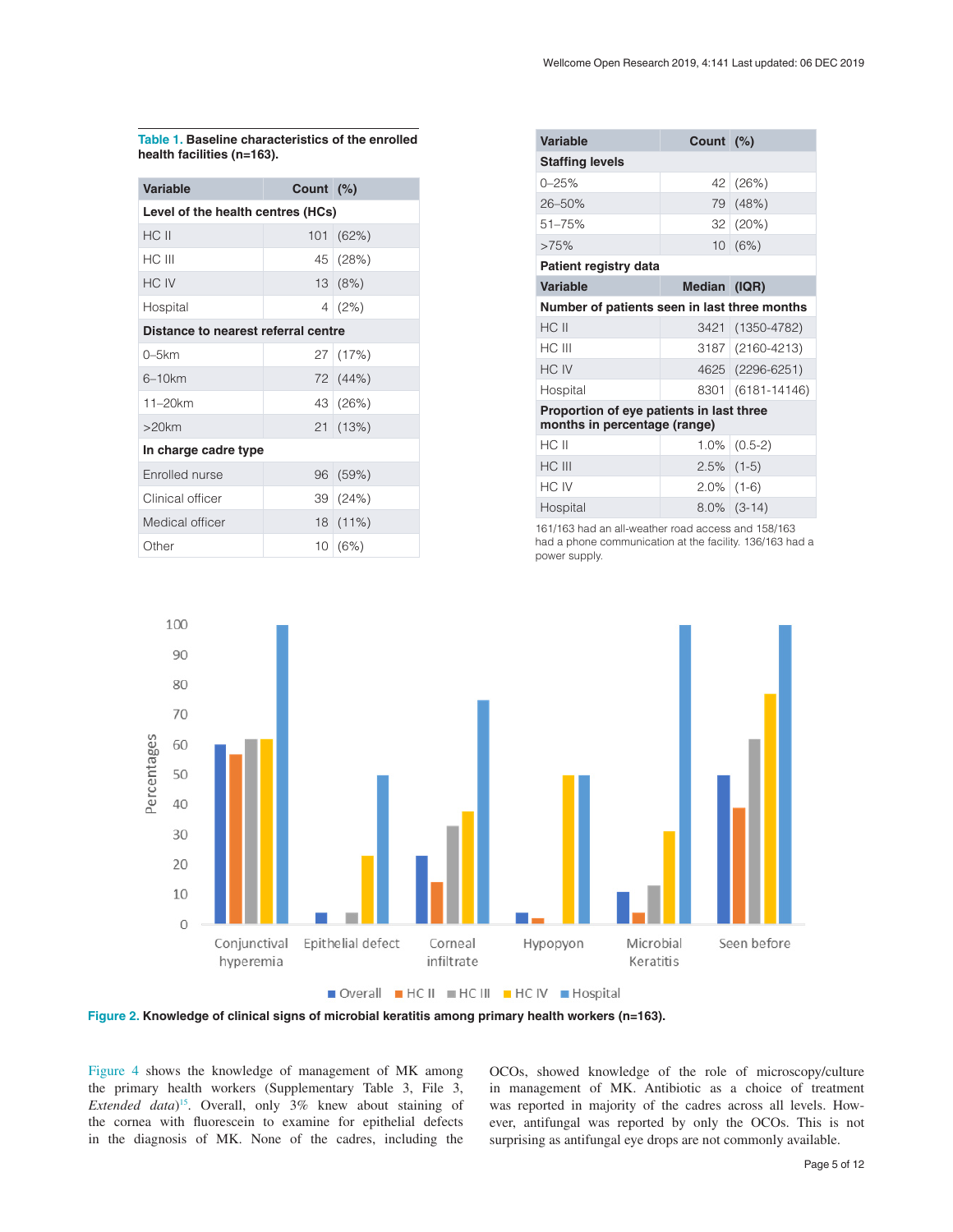<span id="page-5-0"></span>

**Figure 3. Knowledge of risk factors and complications of microbial keratitis among primary health workers (n=163).**



**Figure 4. Knowledge on management of microbial keratitis among primary health workers (n=163).**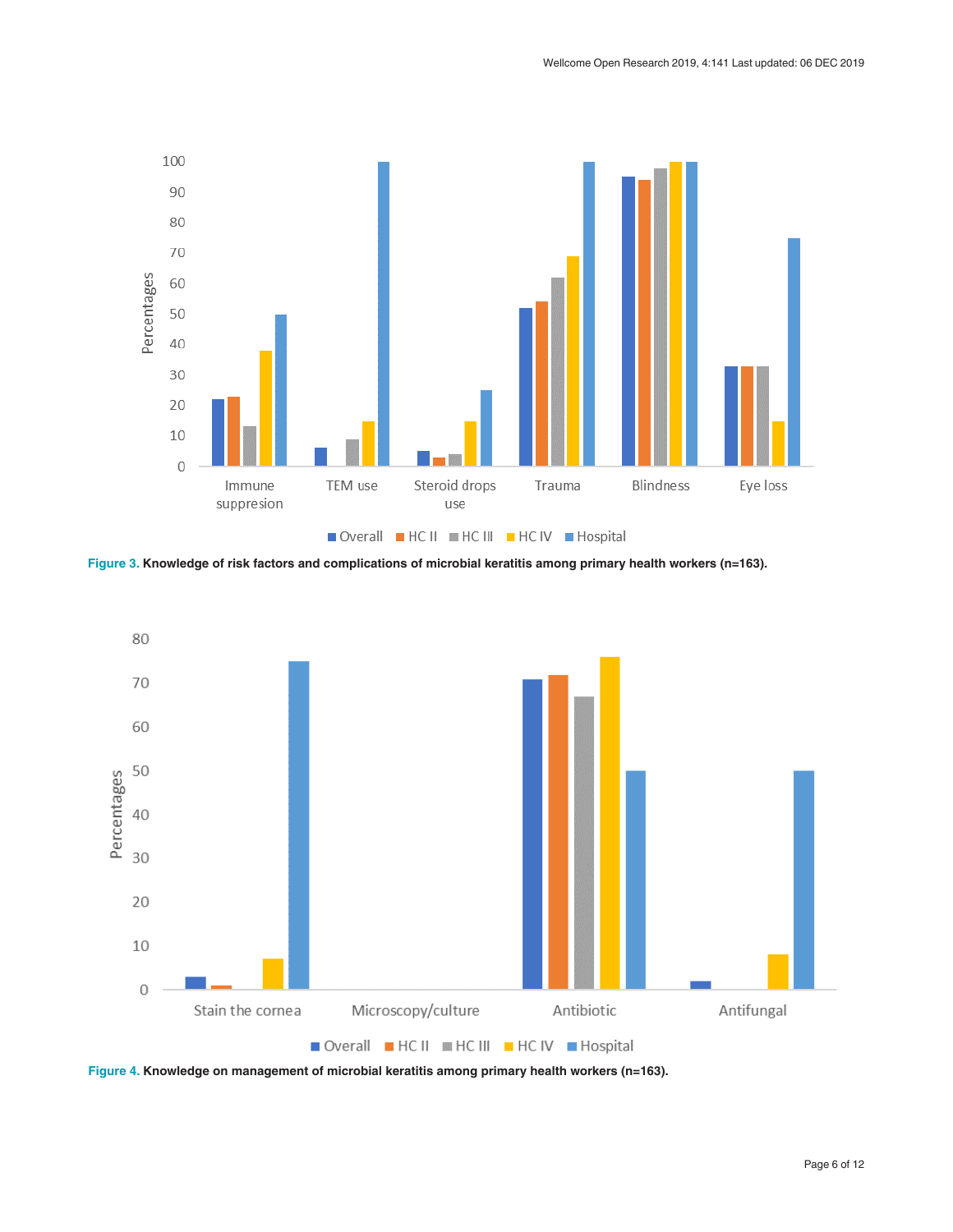There are 22 mid-cadre training schools in South Western Uganda. We included 16 in this study. The rest declined to participate. The findings are summarised in Table 2. Overall, 15/16 schools had an eye health component in their curriculum, 14/16 schools provided eye clinic rotations for their students. However, the majority (56%) of the trainers/tutors had never had any formal training in ophthalmology. Although training of practical skills during eye ward attachments was excellent for basic areas, critical skills for management of MK and other emergency conditions such as staining, removal of a foreign body, using loupes to examine eyes were not being taught.

#### **Discussion**

This study aimed to assess the capacity of the PHCs in managing MK. We found that there was a lack of essential personnel for eyecare at the PHCs. Human Resources for Health (HRH) are a huge problem for many places in SSA. This is particularly an issue for Human Recourses for Eye Health (HREH), with many countries in SSA failing to achieve the Vision 2020 staffing targets<sup>16,17</sup>. In our study, the majority of the facilities were substantially understaffed, with more than half having severe staffing shortages. According to the Uganda Ministry of Health staffing norms, each HC IV and above are supposed to have an Ophthalmic Clinical Officer (OCO). However, in our study, only 1/13 HC IVs had an OCO. This means that majority of the eye patients are seen by general health workers who have poor knowledge on eye care<sup>[18,19](#page-8-0)</sup>.

One study from Tanzania reported limited knowledge and productivity for eye care among primary health workers. In that study, the primary workers were found wanting in basic skills including measuring of visual acuity<sup>19</sup>. Another study that looked at knowledge of primary eye care among 343 general

|                 | Table 2. Assessment of capacity of eye health training in mid-cadre |  |  |  |
|-----------------|---------------------------------------------------------------------|--|--|--|
| schools (n=16). |                                                                     |  |  |  |

|                                                                                                       | Overall n=16   |            | <b>Certificate</b><br>$level, n=6$ |           | Diploma level,<br>$n=10$ |           |  |  |  |
|-------------------------------------------------------------------------------------------------------|----------------|------------|------------------------------------|-----------|--------------------------|-----------|--|--|--|
| <b>Variable</b>                                                                                       | Count $(\%)$   |            | Count $(%)$                        |           | Count $(%)$              |           |  |  |  |
| Presence of an eye health curriculum                                                                  |                |            |                                    |           |                          |           |  |  |  |
| Yes                                                                                                   |                | 15 (94%)   | 6                                  | $(100\%)$ | 9                        | $(90\%)$  |  |  |  |
| Major topics covered in the curriculum (if Yes)*                                                      |                |            |                                    |           |                          |           |  |  |  |
| Anatomy                                                                                               |                | $14(94\%)$ | 6                                  | $(100\%)$ | 8                        | (89%)     |  |  |  |
| <b>Blinding conditions</b>                                                                            | 12             | (80%)      | 5                                  | (83%)     | 7                        | (78%)     |  |  |  |
| Eye infections                                                                                        | 15             | $(100\%)$  | 6                                  | $(100\%)$ | 9                        | $(100\%)$ |  |  |  |
| Pharmacology                                                                                          | 13             | (87%)      | $\overline{4}$                     | (67%)     | 9                        | $(100\%)$ |  |  |  |
| Ophthalmology training level of the eye health tutor                                                  |                |            |                                    |           |                          |           |  |  |  |
| None                                                                                                  | 9              | (56%)      | 5                                  | (83%)     | 4                        | $(40\%)$  |  |  |  |
| Diploma                                                                                               | 7 <sup>1</sup> | (44% )     | 1                                  | (17%)     | 6                        | $(60\%)$  |  |  |  |
| Does hospital attachment include eye ward? (if Yes; median 2 weeks IQR<br>1-2, total range 1-6 weeks) |                |            |                                    |           |                          |           |  |  |  |
| Yes                                                                                                   | 14             | (88%)      | 5                                  | (83%)     | 9                        | $(90\%)$  |  |  |  |
| Practical skills learnt in the eye ward +                                                             |                |            |                                    |           |                          |           |  |  |  |
| Taking ocular history                                                                                 | 14             | $(100\%)$  | 5                                  | $(100\%)$ | 9                        | $(100\%)$ |  |  |  |
| Measuring visual acuity                                                                               | 14             | $(100\%)$  | 5                                  | $(100\%)$ | 9                        | $(100\%)$ |  |  |  |
| Instilling eye drops                                                                                  | 14             | $(100\%)$  | 5                                  | $(100\%)$ | 9                        | $(100\%)$ |  |  |  |
| Eye exam with a torch                                                                                 | 14             | $(100\%)$  | 5                                  | $(100\%)$ | 9                        | $(100\%)$ |  |  |  |
| Corneal staining                                                                                      | 5              | (36%)      | 2                                  | (40%)     | 3                        | (33%)     |  |  |  |
| Eye exam with loupes                                                                                  | 1              | (7%)       | 1                                  | (20%)     | 0                        | $(0\%)$   |  |  |  |
| Ophthalmoscopy                                                                                        | 4              | (29%)      | 1                                  | (20%)     | 3                        | (33%)     |  |  |  |
| Foreign body removal                                                                                  | 1              | (7%)       | 1                                  | (20%)     | $\Omega$                 | $(0\%)$   |  |  |  |

\*Only schools which had an eye health curriculum were analysed (n=15).  $\dagger$  n=14, two schools did not have students rotate in an eye ward. Certificate level means certificate in nursing, diploma level means diploma in nursing or clinical medicine.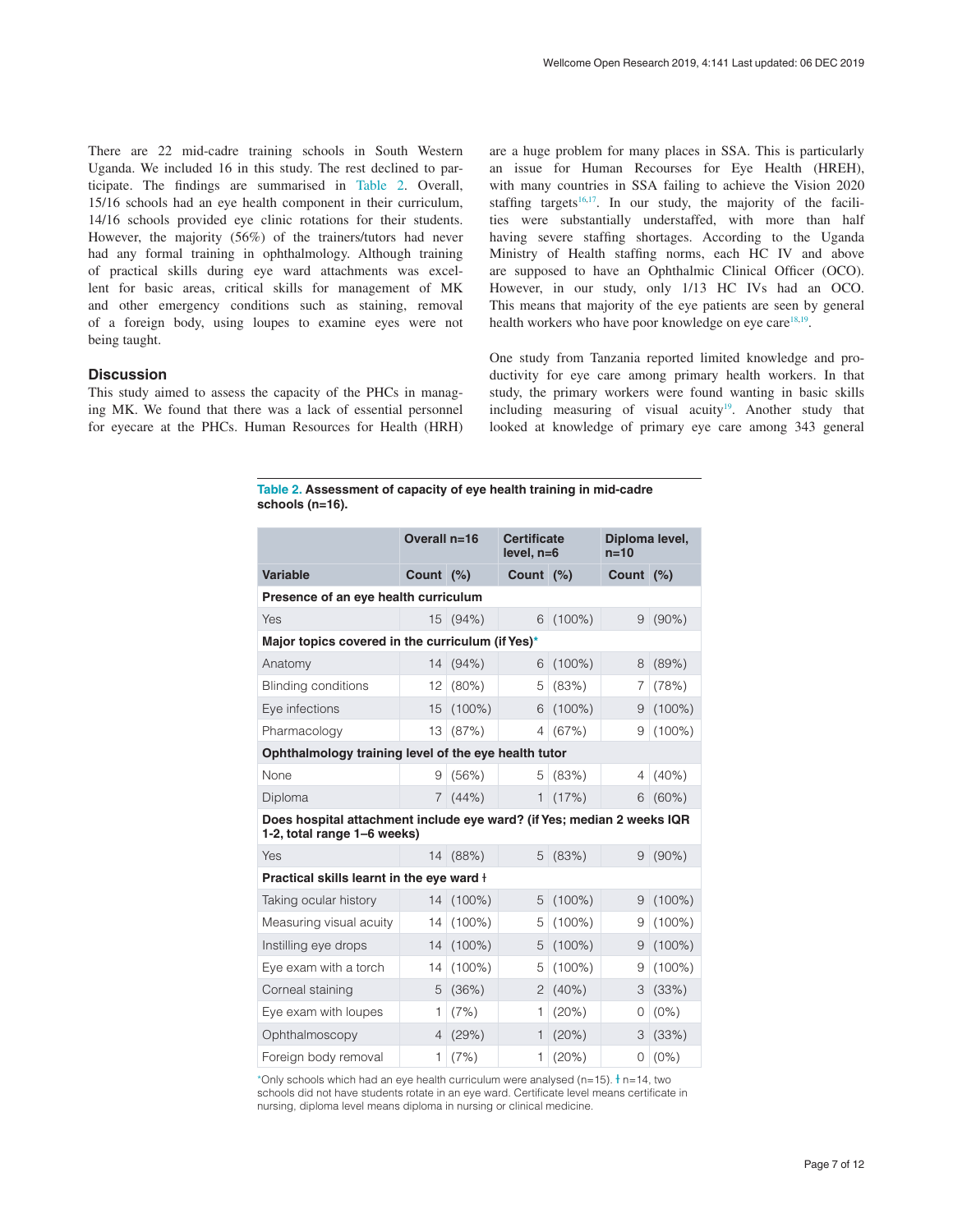health workers from Kenya, Tanzania and Malawi also found low knowledge levels for common conditions; only 8.2% of the workers could correctly measure visual acuity<sup>18</sup>.

Therefore, it is not unexpected that we found that the majority of health workers could not correctly identify the signs of microbial keratitis, one of the more common ophthalmic emergencies, and provide a satisfactory management plan. This limited knowledge will most likely compromise patient care and lead to poor outcomes. For example, a very small proportion of the health workers identified use of steroids as a risk factor for MK, which might imply that they would consider treating potential MK patients with steroids, possibly making it worse. Our experience in treating MK patients presenting to us is that the majority have used a combination of eye drops, most containing a steroid.

The health facilities were poorly resourced in basic items for eye care such as examination torches, fluorescein for corneal staining and drugs for treatment. We did not find a single health facility that had a stock of ciprofloxacin and/or natamycin eyedrops, which are the recommended first line agents for bacterial and fungal keratitis, respectively $20-22$ .

Despite these discouraging findings, there were some positive findings that could be utilised to improve care. Most health workers were able to identify conjunctival hyperaemia (red eye) on the picture quiz. This would be a good starting point for a training pack on managing emergency eye conditions. We recently published two articles targeting primary health workers on how to identify MK and how to locally make fluorescein for corneal staining, and a more recent version of a WHO primary eye care training manual for Africa has been made available $2^{3-25}$ . We hope to use these resources for training general health workers on triage and emergency management of acute ocular conditions.

In addition, we found that a modest number of facilities had microscopes and laboratory personnel. With simple training and simple tools such as magnifying spectacles/loupes, the health workers could be in a good position to do corneal scraping and microscopy to differentiate between bacterial and fungal keratitis. Laboratory diagnosis for MK is still the most reliable method since some clinical presentations are equivocal and even corneal specialists may make the wrong clinical diagnosis<sup>26</sup>. However, corneal scraping requires a certain level of competence and would be feasible only at a limited number of centres which have OCOs. The other health cadres not suitable to do corneal scraping can be equipped to identify MK and provide early referral. Simple tools such as corneal staining with fluorescein have been used in large studies in Bhutan and Burma among minimally trained health workers to facilitate early detection, treatment and referral of  $MK^{10,11}$  $MK^{10,11}$  $MK^{10,11}$ . In these trials, village health workers were able to stain the cornea with fluorescein and examine for corneal abrasions using a blue light torch.

Some facilities also had a stock of gentamycin 0.3% eye drops available. This can be locally fortified to make a more potent alternative of 1.5% gentamycin, which is quite effective for managing some forms of bacterial keratitis<sup>[27,28](#page-8-0)</sup>. In Uganda, both gentamycin eyedrops and parenteral gentamycin vails (that can be used to fortify the eye drops) are available and supplied to the facilities through the free National Medical Stores. However, gentamycin is limited to Gram negative bacteria and does not cover Gram positive bacteria and fungi. Quinolones such as ciprofloxacin have a broader coverage. These, together with natamycin for fungal keratitis, are on the WHO essential medicines list and should be availed to lower facilties<sup>20-22</sup>.

In this study, we also assessed mid-cadre training schools to assess the scope of training on eye care. Overall, we found that most schools had an eye health component in their curriculum and students were getting some time (although little) to have hands on training rotations in an eye unit.

However, the levels of ophthalmology training among the trainers were low. The majority of the trainers, especially in certificate-level training schools, had never received any structured courses in ophthalmology except as part of the short rotations during their medical training. Therefore, this casts doubt on the quality of training they can offer on eye health.

The training of practical skills during eye ward attachments was reported to be excellent for basic areas such as taking ocular history, measuring visual acuity, eye examination with a torch and instilling eye drops. However, critical skills for management of MK and other emergency conditions such as staining, removal of a foreign body and using loupes to examine eyes were not being taught.

#### Limitations and strengths

This study enrolled a large sample of health facilities and used multiple sources of data collection. The findings from the training schools were reported by the school heads and therefore might have a degree of bias. We were not able to conduct an exit assessment among the students to verify if these learnings reported by the school heads were accurate.

#### **Conclusion**

The findings from this study draw attention to the very limited quality of eye care at the PHC, but it also points to several opportunities that could be utilised to improve this. The knowledge among health workers and capacity of health facilities in diagnosis and management of MK was low. Training for eye health among mid-cadre training schools was inadequate. More is needed to strengthen these gaps in training and capacity.

#### **Data availability**

#### Underlying data

Harvard Dataverse: The management of microbial keratitis within Uganda's primary health system: a situational analysis. <https://doi.org/10.7910/DVN/MSLAOS><sup>[15](#page-8-0)</sup>.

This project contains the following underlying data

- Health Facilities data.xlsx (quantitative underlying data)
- Training schools dataset.xlsx (quantitative underlying data)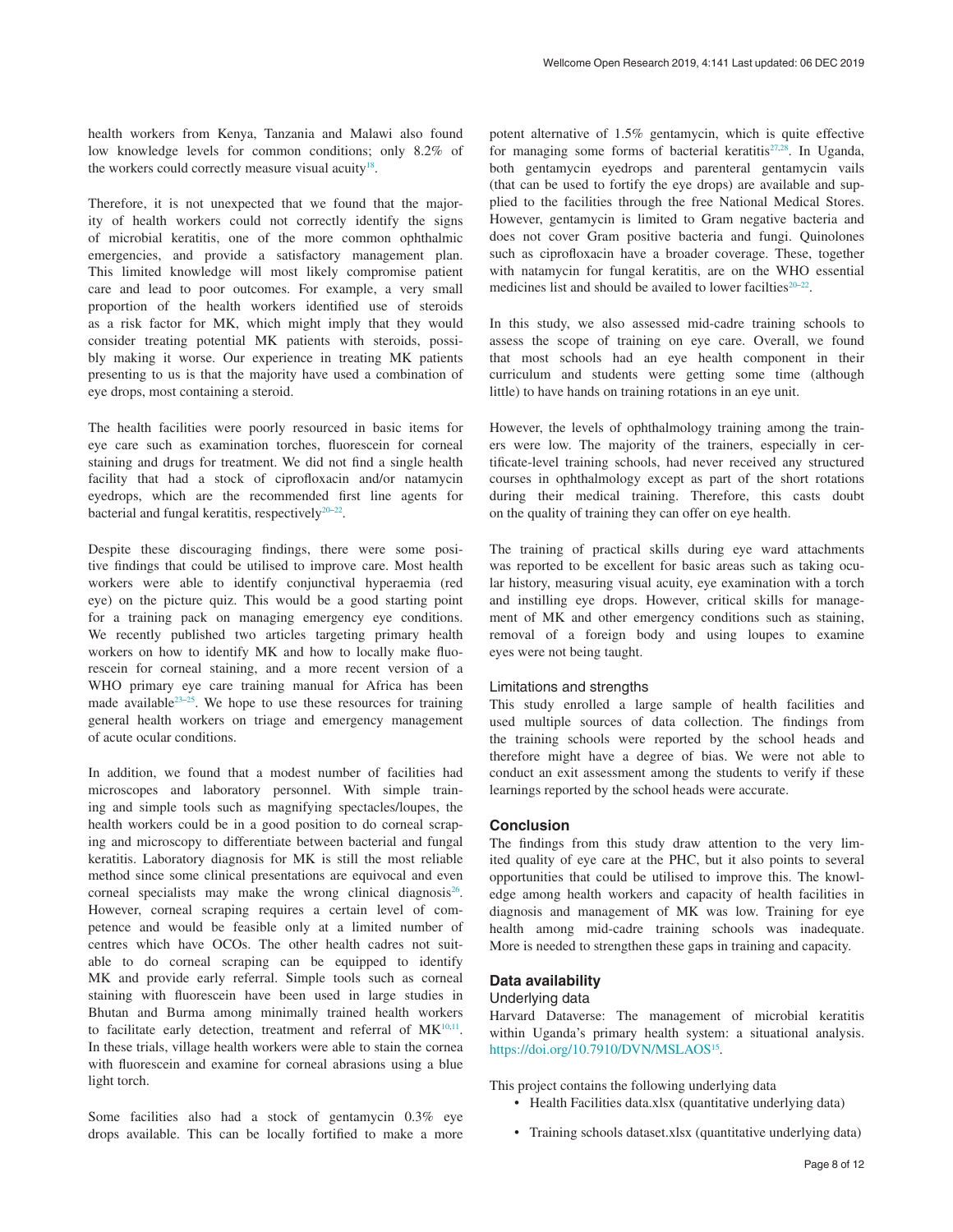#### <span id="page-8-0"></span>Extended data

Harvard Dataverse: The management of microbial keratitis within Uganda's primary health system: a situational analysis. <https://doi.org/10.7910/DVN/MSLAOS><sup>15</sup>.

- 7.MAES HEALTH CENTRE data collection forms-v3- 31oct2018.docx (File 1: a copy of the data collection forms used on the health facilities which include sections on the checklist and picture quiz)
- 7.MAES SCHOOLS data collection forms-v1-25FEB2016. docx (File 2: a copy of the data collection forms used on the training schools)
- Capacity of the Health system in managment of MK supplementary files.docx (File 3: a copy of supplementary

file data showing the picture that was used for the quiz as well as additional tables showing more detail of the results)

Data are available under the terms of the [Creative Commons](http://creativecommons.org/publicdomain/zero/1.0/)  [Zero "No rights reserved" data waiver](http://creativecommons.org/publicdomain/zero/1.0/) (CC0 1.0 Public domain dedication).

#### Acknowledgments

The authors would like to appreciate Mr Gilbert Arinda, Ms. Pauline Boonabaana, Mr Martin Bukenya, Mr Bernard Beinomugisha and Mr Martin Bukenya for helping in data collection.

#### **References**

- 1. Bennett JE, Dolin R, Blaser MJ: **Mandell, Douglas, and Bennett's Principles and Practice of Infectious Diseases E-Book.** Elsevier Health Sciences. 2014. **Reference** Source
- 2. Whitcher JP, Srinivasan M: **Corneal ulceration in the developing world--a silent epidemic.** *Br J Ophthalmol.* 1997; **81**(8): 622–623. **[PubMed Abstract](http://www.ncbi.nlm.nih.gov/pubmed/9349145)** | **[Publisher Full Text](http://dx.doi.org/10.1136/bjo.81.8.622)** | **[Free Full Text](http://www.ncbi.nlm.nih.gov/pmc/articles/1722289)**
- 3. Whitcher JP, Srinivasan M, Upadhyay MP: **Corneal blindness: a global perspective.** *Bull World Health Organ.* 2001; **79**(3): 214–221. **[PubMed Abstract](http://www.ncbi.nlm.nih.gov/pubmed/11285665)** | **[Free Full Text](http://www.ncbi.nlm.nih.gov/pmc/articles/2566379)**
- 4. Flaxman SR, Bourne RR, Resnikoff S, *et al.*: **Global causes of blindness and distance vision impairment 1990-2020: a systematic review and meta-analysis.** *Lancet Glob Health.* 2017; **5**(12): e1221–e1234. **[PubMed Abstract](http://www.ncbi.nlm.nih.gov/pubmed/29032195)** | **[Publisher Full Text](http://dx.doi.org/10.1016/S2214-109X(17)30393-5)**
- 5. Resnikoff S, Pascolini D, Etya'ale D, *et al.*: **Global data on visual impairment in the year 2002.** *Bull World Health Organ.* 2004; **82**(11): 844–851. **[PubMed Abstract](http://www.ncbi.nlm.nih.gov/pubmed/15640920)** | **[Free Full Text](http://www.ncbi.nlm.nih.gov/pmc/articles/2623053)**
- 6. Marmamula S, Khanna RC, Rao GN: **Unilateral visual impairment in rural south India-Andhra Pradesh Eye Disease Study (APEDS).** *Int J Ophthalmol.* 2016; **9**(5): 763–767. **[PubMed Abstract](http://www.ncbi.nlm.nih.gov/pubmed/27275437)** | **[Publisher Full Text](http://dx.doi.org/10.18240/ijo.2016.05.23)** | **[Free Full Text](http://www.ncbi.nlm.nih.gov/pmc/articles/4886893)**
- Titiyal JS, Negi S, Anand A, et al.: Risk factors for perforation in microbial **corneal ulcers in north India.** *Br J Ophthalmol.* 2006; **90**(6): 686–689. **[PubMed Abstract](http://www.ncbi.nlm.nih.gov/pubmed/16531425)** | **[Publisher Full Text](http://dx.doi.org/10.1136/bjo.2005.079533)** | **[Free Full Text](http://www.ncbi.nlm.nih.gov/pmc/articles/1860223)**
- 8. Pharmakakis NM, Andrikopoulos GK, Papadopoulos GE, *et al.*: **Does identification of the causal organism of corneal ulcers influence the outcome?** *Eur J Ophthalmol.* 2003; **13**(1): 11–17. **[PubMed Abstract](http://www.ncbi.nlm.nih.gov/pubmed/12635669)** | **[Publisher Full Text](http://dx.doi.org/10.1177/112067210301300102)**
- Burton MJ, Pithuwa J, Okello E, et al.: Microbial keratitis in East Africa: why are **the outcomes so poor?** *Ophthalmic Epidemiol.* 2011; **18**(4): 158–163. **[PubMed Abstract](http://www.ncbi.nlm.nih.gov/pubmed/21780874)** | **[Publisher Full Text](http://dx.doi.org/10.3109/09286586.2011.595041)** | **[Free Full Text](http://www.ncbi.nlm.nih.gov/pmc/articles/3670402)**
- 10. Getshen K, Srinivasan M, Upadhyay MP, *et al.*: **Corneal ulceration in South East Asia. I: a model for the prevention of bacterial ulcers at the village level in rural Bhutan.** *Br J Ophthalmol.* 2006; **90**(3): 276–278. **[PubMed Abstract](http://www.ncbi.nlm.nih.gov/pubmed/16488943)** | **[Publisher Full Text](http://dx.doi.org/10.1136/bjo.2005.076083)** | **[Free Full Text](http://www.ncbi.nlm.nih.gov/pmc/articles/1856957)**
- 11. Maung N, Thant CC, Srinivasan M, *et al.*: **Corneal ulceration in South East Asia. II: a strategy for the prevention of fungal keratitis at the village level in Burma.** *Br J Ophthalmol.* 2006; **90**(8): 968–970. **[PubMed Abstract](http://www.ncbi.nlm.nih.gov/pubmed/16707522)** | **[Publisher Full Text](http://dx.doi.org/10.1136/bjo.2006.094706)** | **[Free Full Text](http://www.ncbi.nlm.nih.gov/pmc/articles/1857195)**
- 12. Prajna NV, Krishnan T, Mascarenhas J, *et al.*: **Predictors of outcome in fungal keratitis.** *Eye (Lond).* 2012; **26**(9): 1226–1231. **[PubMed Abstract](http://www.ncbi.nlm.nih.gov/pubmed/22744392)** | **[Publisher Full Text](http://dx.doi.org/10.1038/eye.2012.99)** | **[Free Full Text](http://www.ncbi.nlm.nih.gov/pmc/articles/3443844)**
- 13. Al-Attas AH, Williams CD, Pitchforth EL, *et al.*: **Understanding delay in accessing specialist emergency eye care in a developing country: eye trauma in Tanzania.** *Ophthalmic Epidemiol.* 2010; **17**(2): 103–112. **[PubMed Abstract](http://www.ncbi.nlm.nih.gov/pubmed/20132093)** | **[Publisher Full Text](http://dx.doi.org/10.3109/09286580903453522)**
- 14. Arunga S, Kintoki GM, Gichuhi S, *et al.*: **Delay Along the Care Seeking Journey of Patients with Microbial Keratitis in Uganda.** *Ophthalmic Epidemiol.* 2019; 1–10. **[PubMed Abstract](http://www.ncbi.nlm.nih.gov/pubmed/31088316)** | **[Publisher Full Text](http://dx.doi.org/10.1080/09286586.2019.1616775)**
- 15. Arunga S: **The management of microbial keratitis within Uganda's primary**

**health system: a situational analysis**. In. V1 ed: Harvard Dataverse; 2019. **<http://www.doi.org/10.7910/DVN/MSLAOS>**

- 16. Palmer JJ, Chinanayi F, Gilbert A, *et al.*: **Mapping human resources for eye health in 21 countries of sub-Saharan Africa: current progress towards VISION 2020.** *Hum Resour Health.* 2014; **12**(1): 44. **[PubMed Abstract](http://www.ncbi.nlm.nih.gov/pubmed/25128163)** | **[Publisher Full Text](http://dx.doi.org/10.1186/1478-4491-12-44)** | **[Free Full Text](http://www.ncbi.nlm.nih.gov/pmc/articles/4237800)**
- 17. Palmer JJ, Chinanayi F, Gilbert A, *et al.*: **Trends and implications for achieving VISION 2020 human resources for eye health targets in 16 countries of sub-Saharan Africa by the year 2020.** *Hum Resour Health.* 2014; **12**(1): 45. **[PubMed Abstract](http://www.ncbi.nlm.nih.gov/pubmed/25128287)** | **[Publisher Full Text](http://dx.doi.org/10.1186/1478-4491-12-45)** | **[Free Full Text](http://www.ncbi.nlm.nih.gov/pmc/articles/4237790)**
- 18. Kalua K, Gichangi M, Barassa E, *et al.*: **Skills of general health workers in primary eye care in Kenya, Malawi and Tanzania.** *Hum Resour Health.* 2014; **12 Suppl 1**: S2. **[PubMed Abstract](http://www.ncbi.nlm.nih.gov/pubmed/25860909)** | **[Publisher Full Text](http://dx.doi.org/10.1186/1478-4491-12-S1-S2)** | **[Free Full Text](http://www.ncbi.nlm.nih.gov/pmc/articles/4108885)**
- 19. Byamukama E, Courtright P: **Knowledge, skills, and productivity in primary eye care among health workers in Tanzania: need for reassessment of expectations?** *Int Health.* 2010; **2**(4): 247–252. **[PubMed Abstract](http://www.ncbi.nlm.nih.gov/pubmed/24037865)** | **[Publisher Full Text](http://dx.doi.org/10.1016/j.inhe.2010.07.008)**
- 20. Prajna NV, Mascarenhas J, Krishnan T, *et al.*: **Comparison of natamycin and voriconazole for the treatment of fungal keratitis.** *Arch Ophthalmol.* 2010; **128**(6): 672–678. **[PubMed Abstract](http://www.ncbi.nlm.nih.gov/pubmed/20547942)** | **[Publisher Full Text](http://dx.doi.org/10.1001/archophthalmol.2010.102)** | **[Free Full Text](http://www.ncbi.nlm.nih.gov/pmc/articles/3774126)**
- 21. FlorCruz NV, Evans JR: **Medical interventions for fungal keratitis.** *Cochrane Database Syst Rev.* 2015; (4): Cd004241. **[Publisher Full Text](http://dx.doi.org/10.1002/14651858.CD004241.pub4)**
- 22. Austin A, Lietman T, Rose-Nussbaumer J: **Update on the Management of Infectious Keratitis.** *Ophthalmology.* 2017; **124**(11): 1678–1689. **[PubMed Abstract](http://www.ncbi.nlm.nih.gov/pubmed/28942073)** | **[Publisher Full Text](http://dx.doi.org/10.1016/j.ophtha.2017.05.012)** | **[Free Full Text](http://www.ncbi.nlm.nih.gov/pmc/articles/5710829)**
- 23. Arunga S, Burton M: **Emergency management: microbial keratitis.** *Community Eye Health.* 2018; **31**(103): 66–67. **[PubMed Abstract](http://www.ncbi.nlm.nih.gov/pubmed/30487686)** | **[Free Full Text](http://www.ncbi.nlm.nih.gov/pmc/articles/6253318)**
- 24. Arinda G, Arunga S: **How to make fluorescein strips.** *Community Eye Health.* 2018; **31**(103): 67.
- **[PubMed Abstract](http://www.ncbi.nlm.nih.gov/pubmed/30487687)** | **[Free Full Text](http://www.ncbi.nlm.nih.gov/pmc/articles/6253310)** 25. World\_Health\_Organisation: **Primary eye care training manual: a course to strengthen the capacity of health personnel to manage eye patients at primary-level health facilities in the african region.** In Africa ROf ed. Geneva: WHO; 2018.
- **[Reference Source](https://www.afro.who.int/sites/default/files/2018-06/WEB-2835-OMS-Afro-PrimaryEyeCaretrainingmanual-20180406.pdf)** 26. Dalmon C, Porco TC, Lietman TM, *et al.*: **The clinical differentiation of bacterial and fungal keratitis: a photographic survey.** *Invest Ophthalmol Vis Sci.* 2012; **53**(4): 1787–1791. **[PubMed Abstract](http://www.ncbi.nlm.nih.gov/pubmed/22395880)** | **[Publisher Full Text](http://dx.doi.org/10.1167/iovs.11-8478)** | **[Free Full Text](http://www.ncbi.nlm.nih.gov/pmc/articles/3342793)**
- 27. Szentmary N, Módis L, Imre L, *et al.*: **[Diagnostics and treatment of infectious keratitis].** *Orv Hetil.* 2017; **158**(31): 1203–1212. **[PubMed Abstract](http://www.ncbi.nlm.nih.gov/pubmed/28758436)** | **[Publisher Full Text](http://dx.doi.org/10.1556/650.2017.30821)**
- 28. Willcox MD: **Review of resistance of ocular isolates of** *Pseudomonas aeruginosa* **and staphylococci from keratitis to ciprofloxacin, gentamicin and cephalosporins.** *Clin Exp Optom.* 2011; **94**(2): 161–168. **[PubMed Abstract](http://www.ncbi.nlm.nih.gov/pubmed/21083760)** | **[Publisher Full Text](http://dx.doi.org/10.1111/j.1444-0938.2010.00536.x)**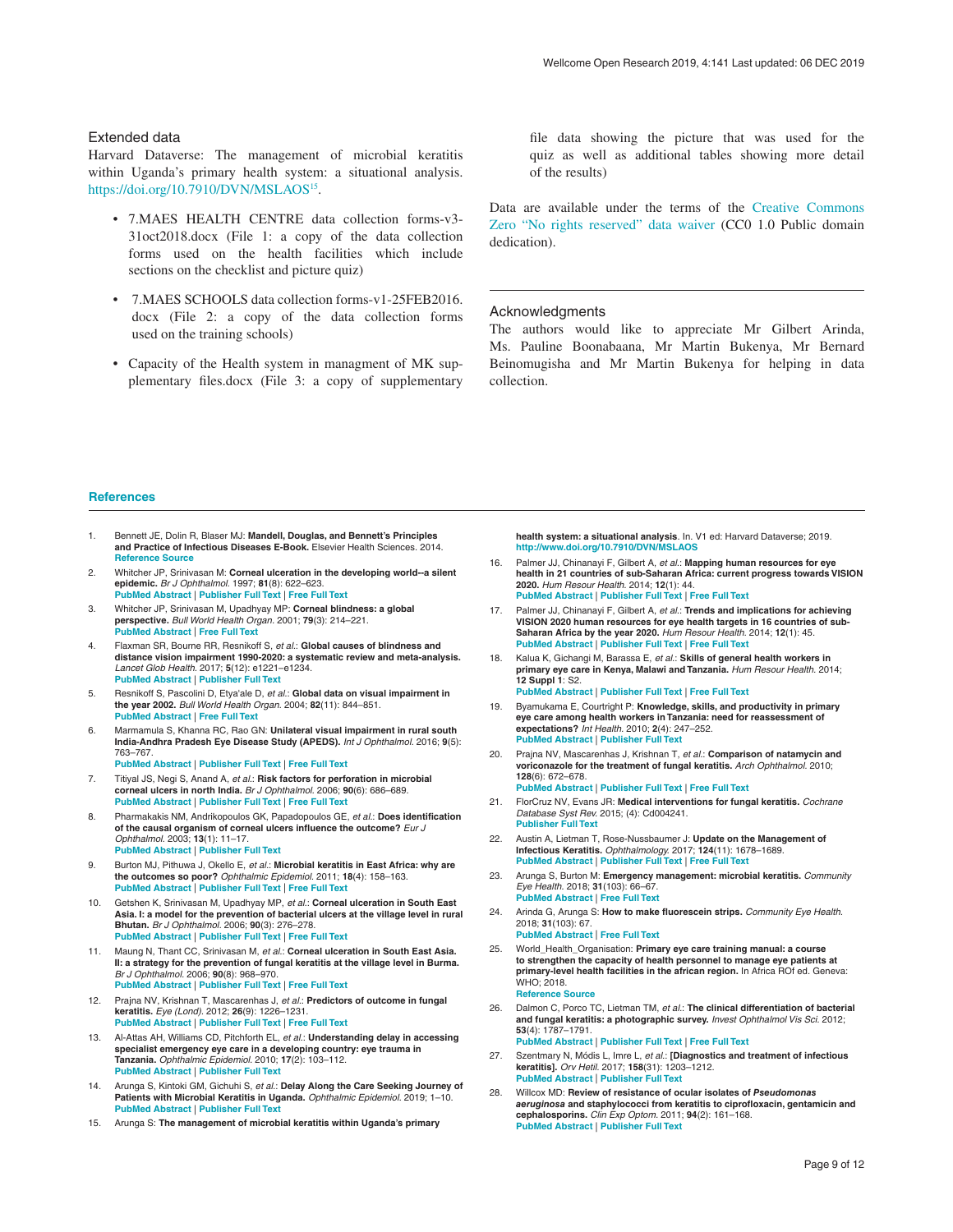# **Open Peer Review**

# **Current Peer Review Status:**

**Version 1**

Reviewer Report 06 December 2019

<https://doi.org/10.21956/wellcomeopenres.16910.r36865>

**© 2019 Watson S.** This is an open access peer review report distributed under the terms of the [Creative Commons](https://creativecommons.org/licenses/by/4.0/) [Attribution License](https://creativecommons.org/licenses/by/4.0/), which permits unrestricted use, distribution, and reproduction in any medium, provided the original work is properly cited.



## **Stephanie L. Watson**

<sup>1</sup> Discipline of Ophthalmology, Save Sight Institute, Sydney Medical School, The University of Sydney, Sydney, NSW, Australia <sup>2</sup> Head Corneal Unit, Sydney Eye Hospital, Sydney, NSW, Australia

The paper states microbial keratitis is still a blinding disease and efforts are needed to address this. In the developing world, models of care affect outcomes for this condition. This paper is of interest as it examines the role of appropriate care in the management of microbial keratitis. Specific comments are:

Abstract:

- $\bullet$ "Mid-cadre" is not a term that the readership would necessarily understand, is there another term that could be used to describe this here?
- What type of microscope?

Introduction:

- Sight loss from keratitis can even result when scarring is not severe but rather when it causes irregular astigmatism.
- Clarify the link between microbial keratitis, corneal abrasion and corneal ulcer.

Methods:

 $\bullet$ Please clarify if the tertiary referral centres, are tertiary referrals for ophthalmology or for general care.

When it is stated that "all the health facilities with the sampled districts within the sampled districts were enrolled that  $\alpha$ 

- How representative is South Western Uganda of Uganda as a whole? Can the results be generalised to Uganda?
- Is the village level a HC I and therefore is HC II the second level?
- Are the different HC levels in order of increasing complexity?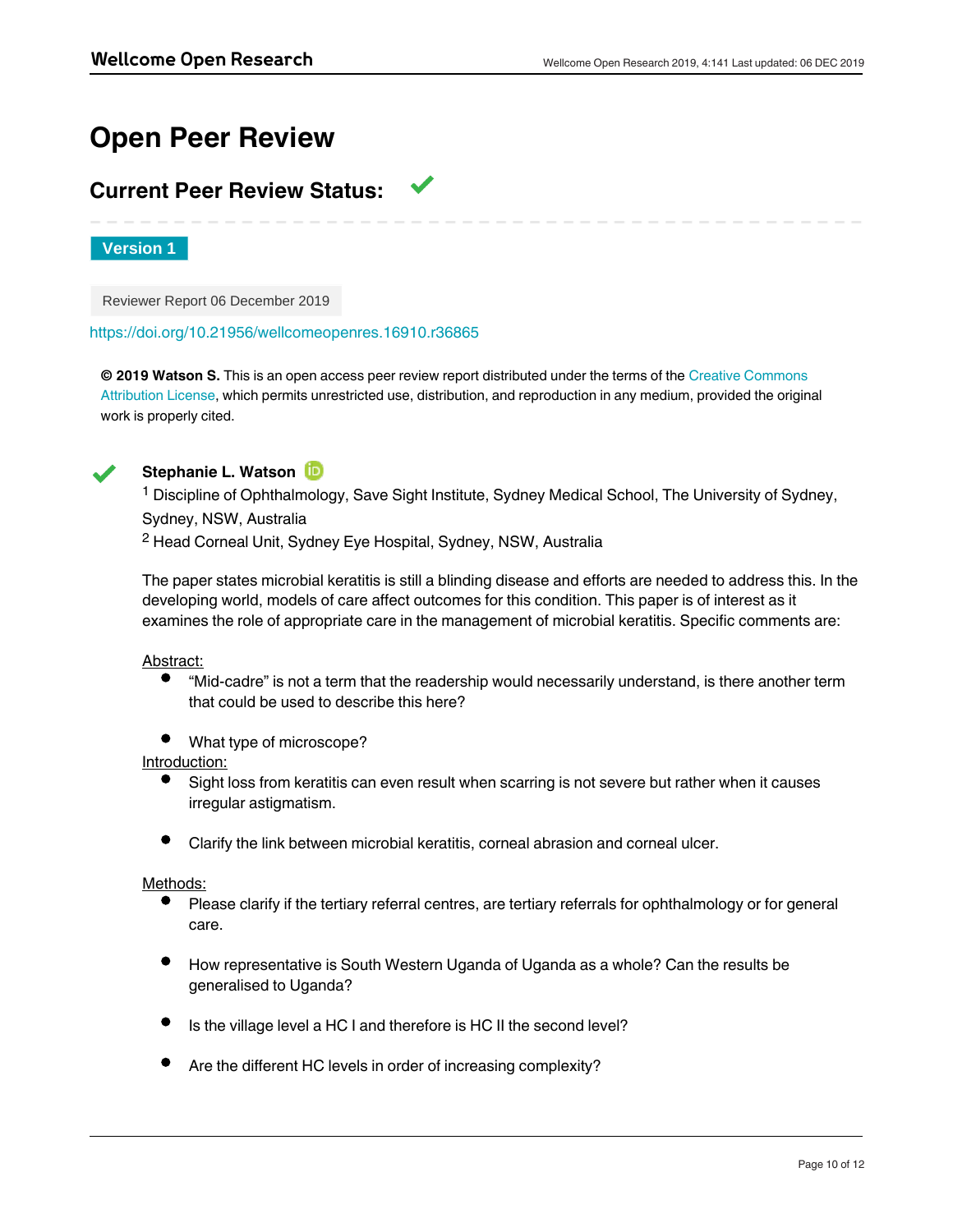- When it is stated that "all the health facilities within the sampled districts were enrolled" does this mean all HC levels I to VII?
- Please define what is meant by mid-cadre.

Data collection:

Were the questionnaires specifically designed for the study?

### Results:

- Are district hospitals HCVII?
- Did any of the facilities have slit lamps? Cobalt blue light?
- Table 1: please describe what "staffing levels" means.

#### Discussion:

- Use either microbial keratitis or the abbreviation MK consistently.
- Please elaborate further on why steroids should not be given, this will be a good educational point for the article.
- Spelling "vails", please correct to "vials".
- Please comment that gram positives are typically more common causes of keratitis compared to gram negative bacteria particularly in non-contact lens wearers.

### **Is the work clearly and accurately presented and does it cite the current literature?** Yes

# **Is the study design appropriate and is the work technically sound?**

Yes

**Are sufficient details of methods and analysis provided to allow replication by others?** Yes

**If applicable, is the statistical analysis and its interpretation appropriate?** Yes

**Are all the source data underlying the results available to ensure full reproducibility?** Yes

## **Are the conclusions drawn adequately supported by the results?**

Yes

*Competing Interests:* No competing interests were disclosed.

*Reviewer Expertise:* cornea, microbial keratitis, stem cells, dry eye, herpes simplex, wound healing, keratoconus, registries

**I confirm that I have read this submission and believe that I have an appropriate level of**